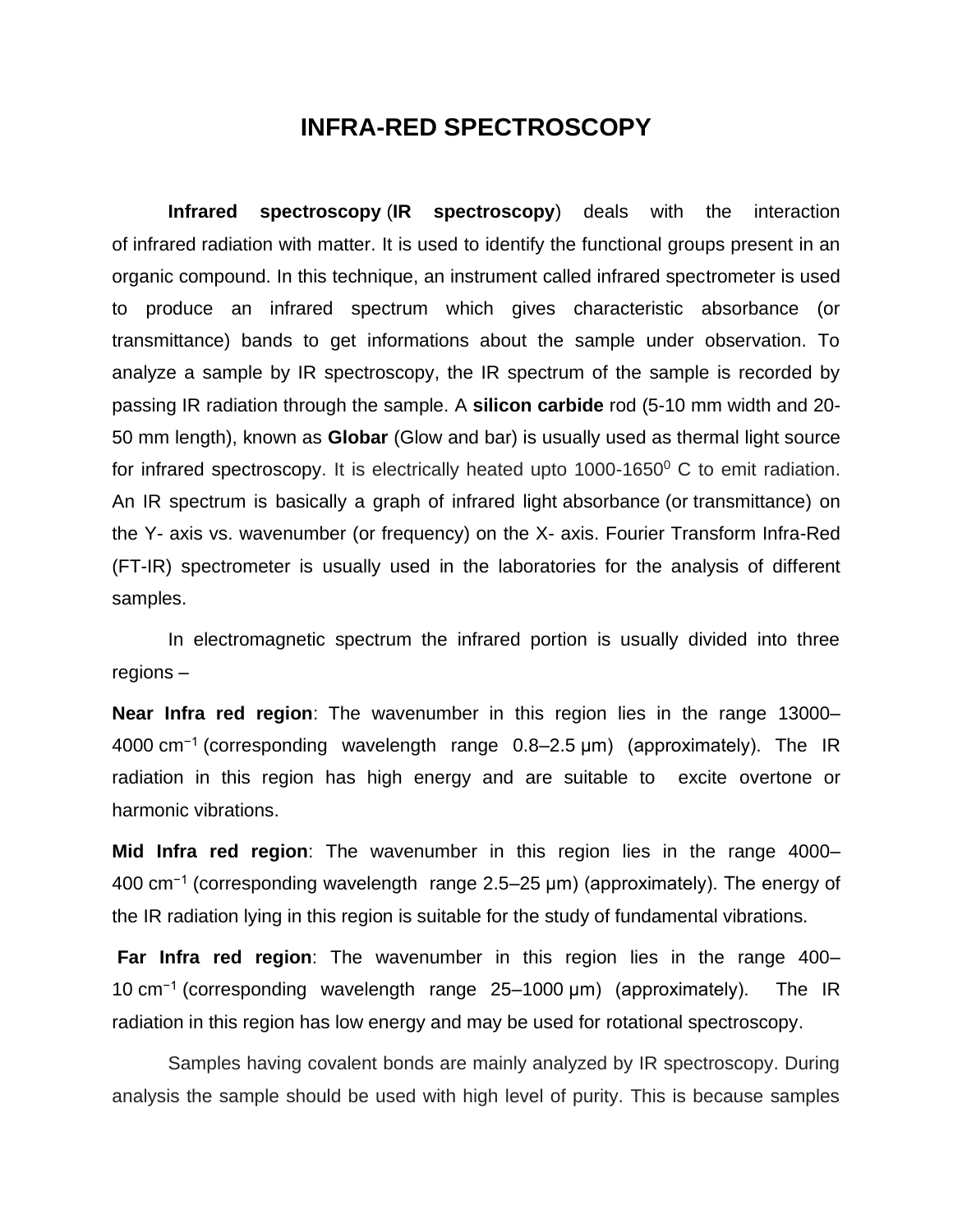with high purity will have fewer IR active bonds and as a result the spectra observed will be simple. On the other hand, if the sample is impure then due to the presence of higher IR active bonds the spectra will be complex, which will be less useful for a synthetic chemist.

# **Principle**

Infrared photons correspond to the quantum energy in the range  $10^{-3}$  to 1.7 eV. This energy range is suitable for generating molecular vibration and cannot induce electronic transitions as in case of UV radiations. Moreover, a molecule can absorb IR radiation only if the vibrations (or rotations) within the molecule are accompanied by a net change in the dipole moment of the molecule. The alternating electrical field of the IR radiation (which is a constituent of electromagnetic radiation) interacts with fluctuations in the dipole moment of the molecule. During interaction, if the frequency of the radiation matches the vibrational frequency of the molecule then radiation will be absorbed which results in a change of the amplitude of molecular vibration. Under this condition an absorbance band will be observed.

# **Molecular vibrations**

The atoms in a molecule encounter a number of different types of vibrations, as a result the positions of atoms in a molecule are not fixed but changes periodically. Broadly, molecular vibrations can be classified into two categories –

- **(i) Stretching Vibration:** In this type of vibrations the distance between the two atoms changes i.e. the distance between the atoms either increases or decreases but the atoms remains in the same bond axis. There are two types of stretching vibrations –
	- ➢ **Symmetric Stretching:** In this type of stretching vibrations, the movement of the atoms with respect to a particular central atom takes place in the same direction.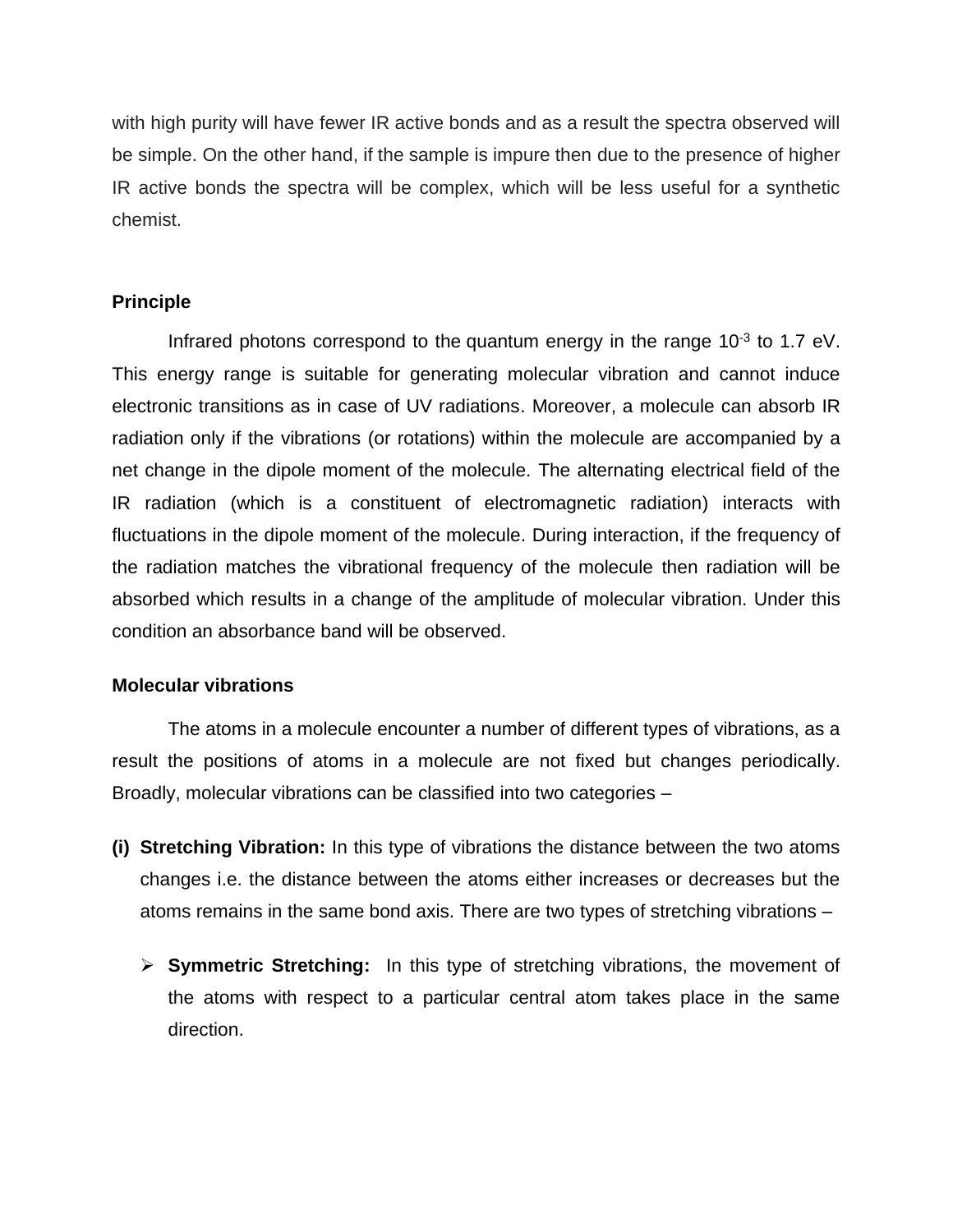**Symmetric Stretching** 

➢ **Asymmetric Stretching:** In this type of stretching vibrations, the movement of the atoms with respect to a particular central atom takes place in opposite direction i.e. one atom approaches towards the central atom while the other atom moves away from it.



**Asymmetric Stretching** 

- **(ii) Bending Vibrations:** In this type of vibrations, the angle between the bonded atoms changes i.e. the positions of the atoms changes with respect to the original bond axis. Bending vibrations are of four types –
	- ➢ **Scissoring:** In this type of bending vibrations, two atoms either move away from each other or move towards each other with respect to a central atom i.e. they operate like a scissor. In this type of bending vibration, the operation takes place in plane.



Scissoring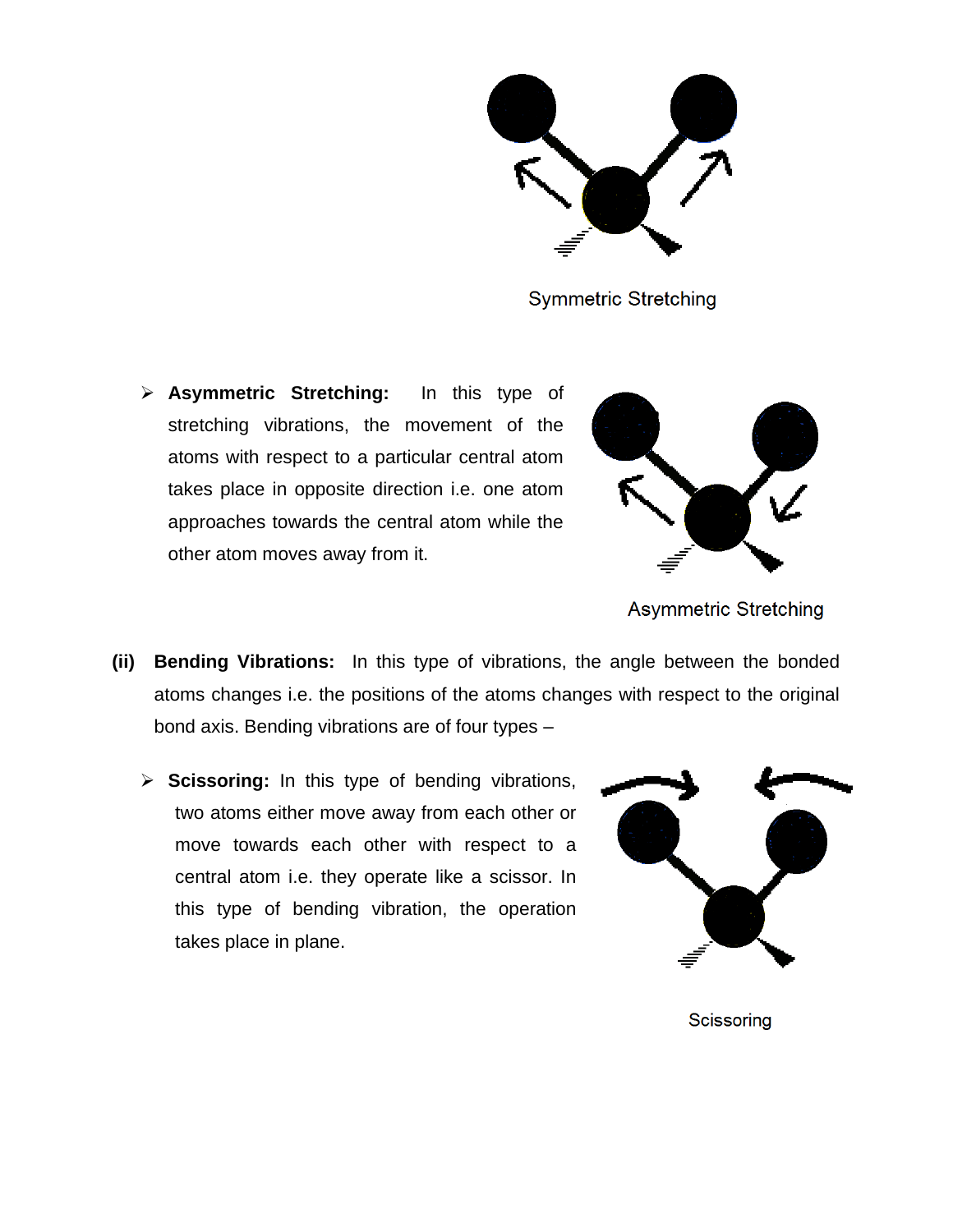➢ **Rocking:** In this type of bending vibrations, two atoms move in the same

direction with respect to a central atom. In this type of bending vibration, the operation takes place in plane.



Rocking

➢ **Wagging:** In this type of bending vibrations, two atoms either move up of the plane or move down of the plane with respect to the plane containing the central atom. In this type of bending vibration, the operation takes place outof-plane.



Wagging

➢ **Twisting:** In this type of bending vibrations, one atom move up of the plane while other atom move down of the plane with respect to the plane containing the central atom. In this type of bending vibration, the operation takes place outof-plane.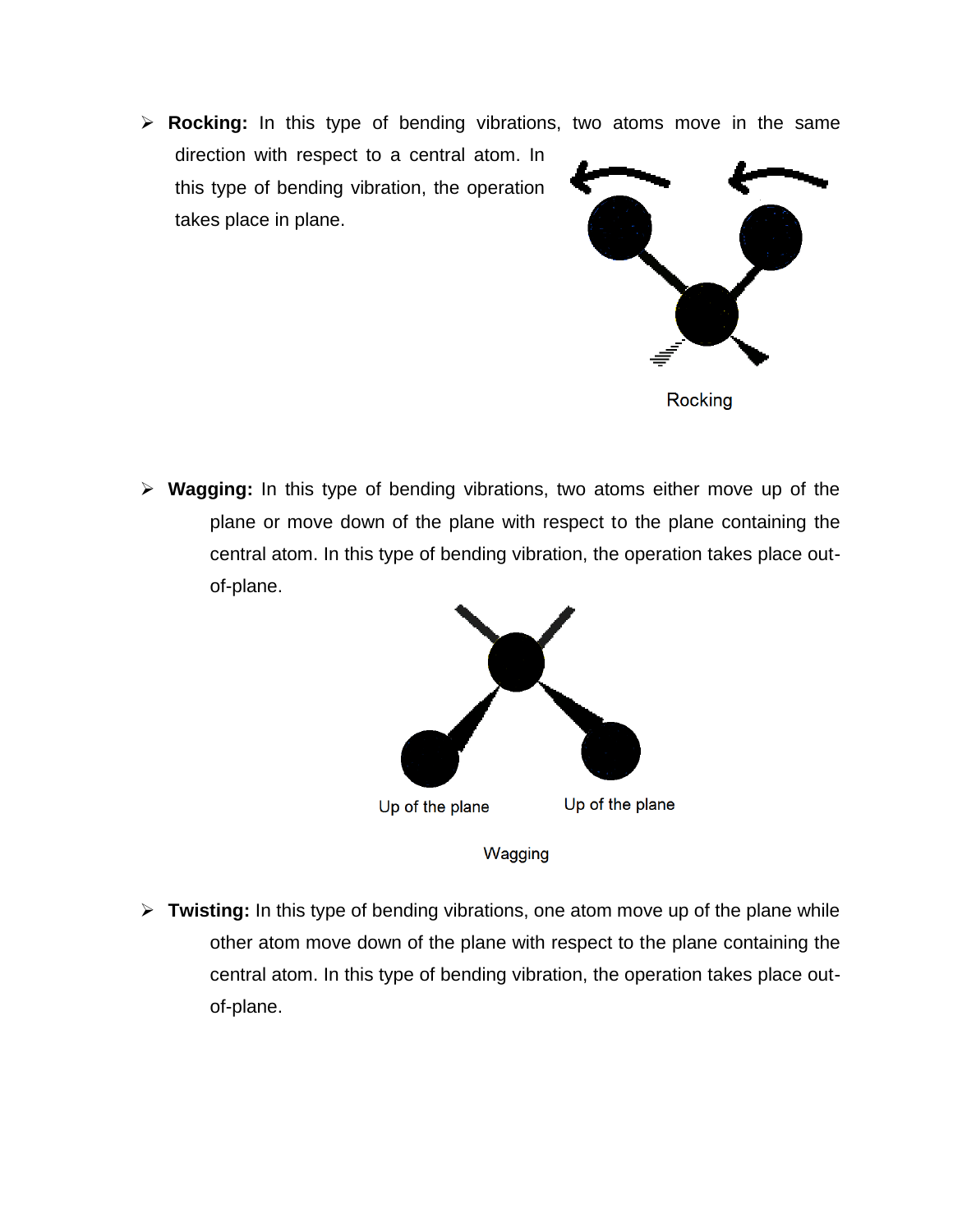

**Twisting** 

# **Infra-Red Active or Inactive**

Molecules whose vibrational motions are accompanied by a change in dipole moment are infra red active. Let us consider CO<sup>2</sup> molecule to know whether a particular mode of vibration of a molecule is active or inactive towards IR radiation. Since  $CO<sub>2</sub>$ molecule is linear, so, it has 4 normal modes of vibration [(3n-5) modes of vibration for Linear a molecule].

The four normal modes of vibration of  $CO<sub>2</sub>$  are  $-$ 

**Symmetric stretching vibration:** In this mode of vibration, both the C=O bonds lengthen and contract together (in-phase), as a result, during vibration no change in

dipole moment of the molecule takes place. Hence, this mode of vibration is IR inactive.

**Asymmetric stretching vibration:** In this mode of vibration, one C=O bond lengthen while other the other C=O bond contract, as a result, during vibration change in dipole moment of the molecule takes place. Hence, this mode of vibration is IR active.

**Bending vibration:** There are two bending mode of vibrations which are of equal energy. But one bending mode is in the plane of the paper while the other is perpendicular to the plane of the paper. Both these bending vibrations are IR active, as their vibrations are accompanied by change in dipole moment. All these four normal modes of vibrations of CO<sup>2</sup> are shown in **figure 2.1**.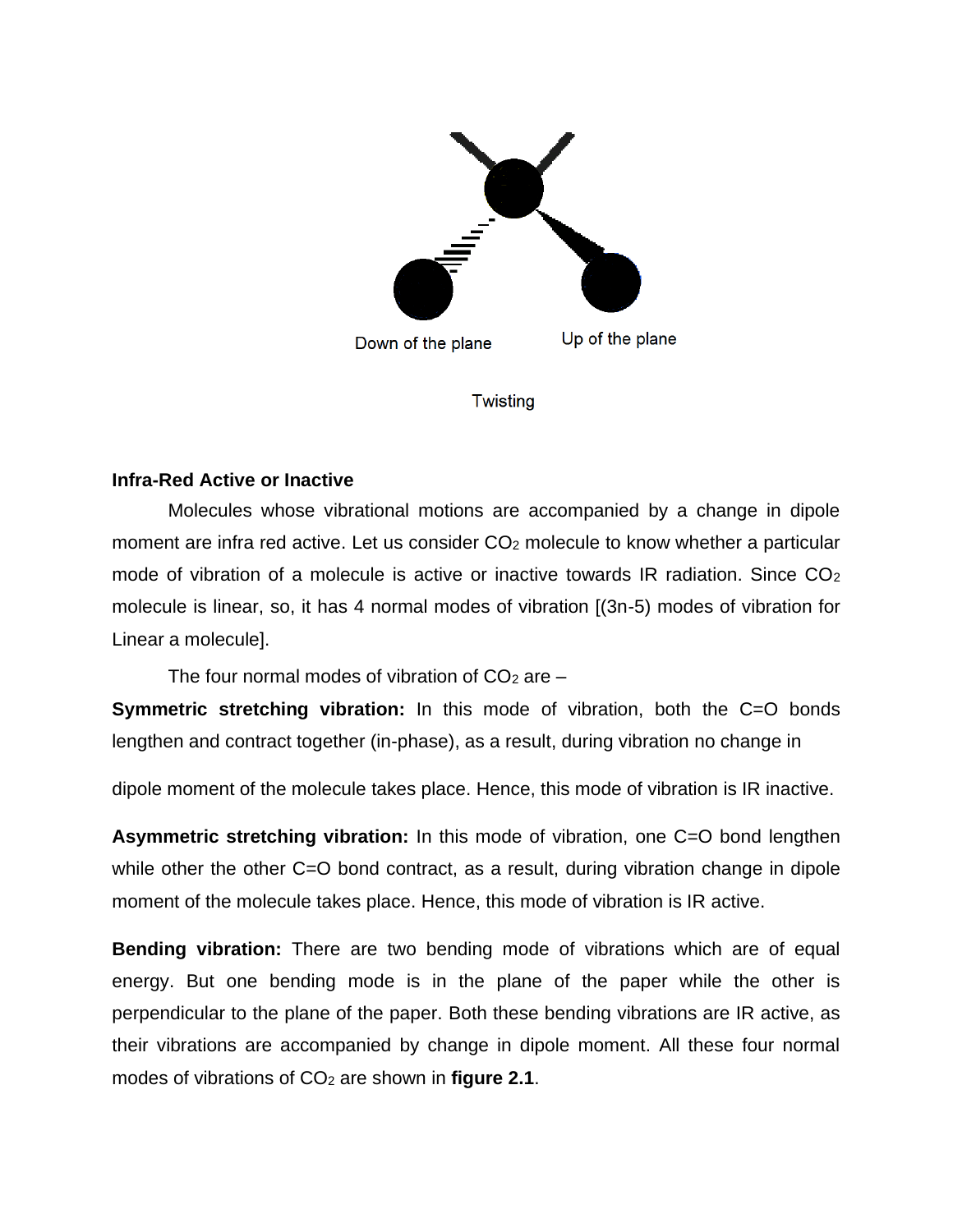

Fig 2.1 IR active and inactive modes of vibrations of  $CO<sub>2</sub>$ 

# **Finger Print Region**

In the IR spectrum, the region below 1500 cm<sup>-1</sup> (usually 1500 cm<sup>-1</sup>- 500 cm<sup>-1</sup>) is very rich in much absorption which are caused mainly due to the bending vibrations within the molecule. Since in a spectrum, the numbers of bending vibrations are usually more than the number of stretching vibrations, so, this region gives a large number of information about the structure of the molecule. This region is known as finger print region in IR spectrum.

Organic compounds that contain same functional group, show similar characteristic absorptions above 1500  $cm^{-1}$ , but their IR spectra differ in the region below 1500 cm<sup>-1</sup>. Thus, comparing the spectra of such compounds below 1500 cm<sup>-1</sup>, it is possible to distinguish the structures of the two compounds.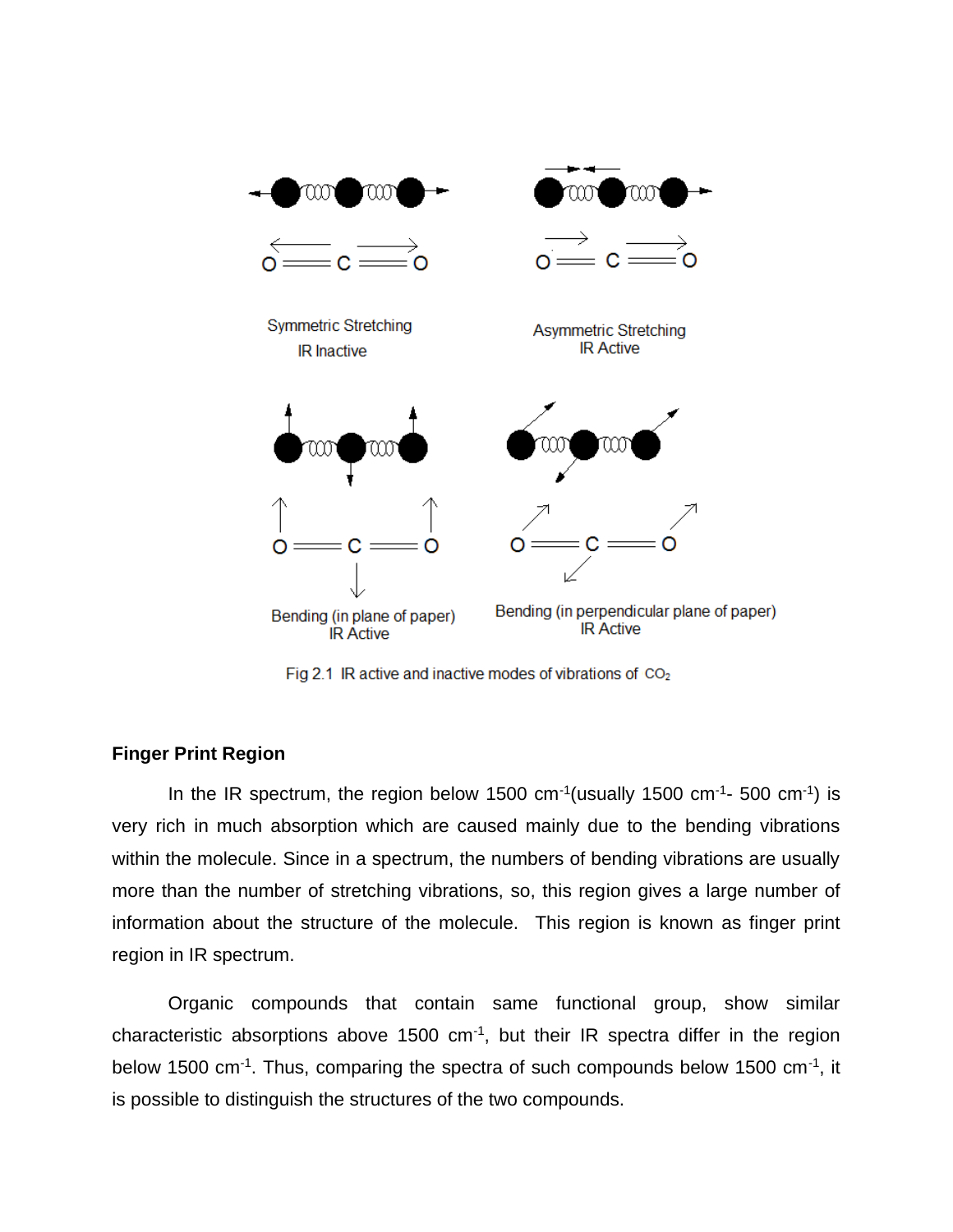To understand this fact clearly, let us compare the IR spectra of propan-1-ol and propan-2-ol. Due to the presence of alcoholic -OH group (as functional group), both the molecules will show an absorbance band at  $\sim 3400$  cm<sup>-1</sup>, so, in order to differentiate between the

two, we must compare the spectra in the region below 1500  $cm^{-1}$ , which is quite different for both the molecules. The spectrum of propan-1-ol and propan-2-ol is shown in **figure 2.2**. Thus this region of the spectrum is important for differentiating between two



Fig. 2.2 IR Spectrum of Propan-1-ol and Propan-2-ol

organic compounds containing the same functional group by considering the fact that each compound produces a different pattern of troughs in this region of the spectrum.

### **Group Frequencies**

Vibrations those are associated with certain fixed structural units viz. –OH, - C≡N, - NH<sup>2</sup> etc. appear in fairly constant regions (i.e. approximately at constant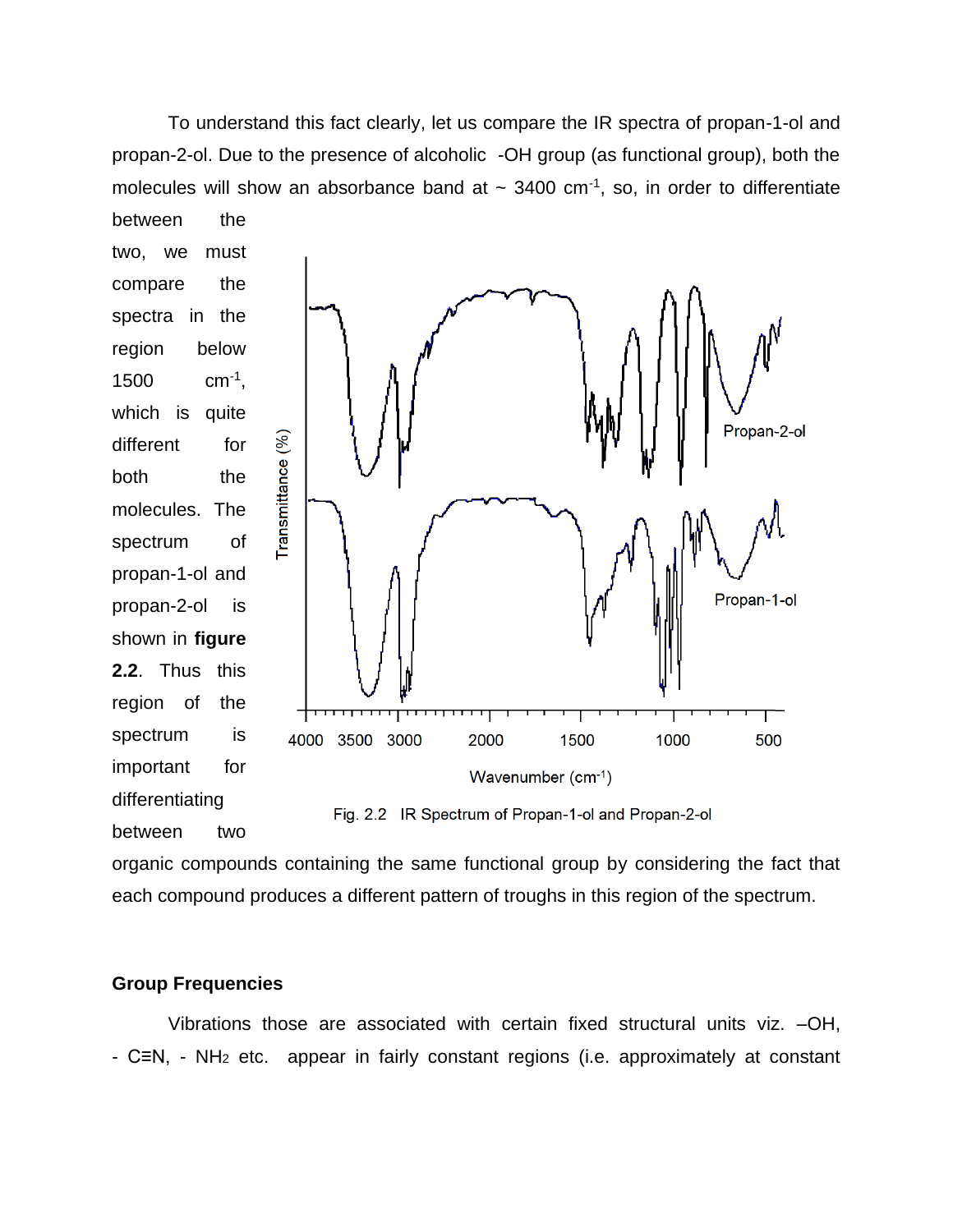wavenumbers) as characteristic absorbance bands in the spectrum, such wavenumbers at which the absorbance bands appear are known as **group frequencies**.

Characteristic IR Absorbance Bands (Absorption Frequencies), type of vibration and intensities of some organic functional groups are shown in **table 2.1**.

Table 2.1 Absorbance Bands, type of vibration and intensities of some organic functional group

| <b>Functional Group</b> | Type of vibration | Wavenumber $(cm-1)$ | Intensity      |  |  |
|-------------------------|-------------------|---------------------|----------------|--|--|
| Alcohol, Phenol         |                   |                     |                |  |  |
| O-H                     | Stretch, free     | 3500 - 3650         | sharp, strong  |  |  |
| O-H                     | Stretch, H-bonded | 3200-3400           | broad, strong  |  |  |
| $C-O$                   | <b>Stretch</b>    | 1000-1200           | strong         |  |  |
| <b>Alkane</b>           |                   |                     |                |  |  |
| $-C - H$                | <b>Stretch</b>    | 2850-3000           | strong         |  |  |
| $-CH2$ -                | <b>Bend</b>       | 1365-1480           | medium         |  |  |
| <b>Alkene</b>           |                   |                     |                |  |  |
| $=C-H$                  | <b>Stretch</b>    | 3000-3100           | medium         |  |  |
| $=C-H$                  | <b>Bend</b>       | 675-1000            | strong         |  |  |
| $C = C$                 | <b>Stretch</b>    | 1600-1680           | variable (m-w) |  |  |
| <b>Alkyne</b>           |                   |                     |                |  |  |
| $-C-H$                  | stretch           | 3300                | strong, sharp  |  |  |
| $-C\equiv C$ -          | stretch           | 2100-2250           | variable (m-w) |  |  |
| <b>Alkyl halide</b>     |                   |                     |                |  |  |
| $C-F$                   | stretch           | 1000-1400           | strong         |  |  |
| C-CI                    | stretch           | 550-800             | strong         |  |  |
| C-Br, C-I               | stretch           | 500-660             | strong         |  |  |
| <b>Amine</b>            |                   |                     |                |  |  |
| $N-H$                   | stretch           | 3200-3500           | medium         |  |  |
| $N-H$                   | bend              | 1550-1650           | medium         |  |  |
| $C-N$                   | stretch           | 1000-1350           | medium         |  |  |
| Aldehyde                |                   |                     |                |  |  |
| $C = O$                 | stretch           | 1720-1740           | strong         |  |  |
| $=$ C-H                 | stretch           | 2800-2850           | medium         |  |  |
| <b>Ketone</b>           |                   |                     |                |  |  |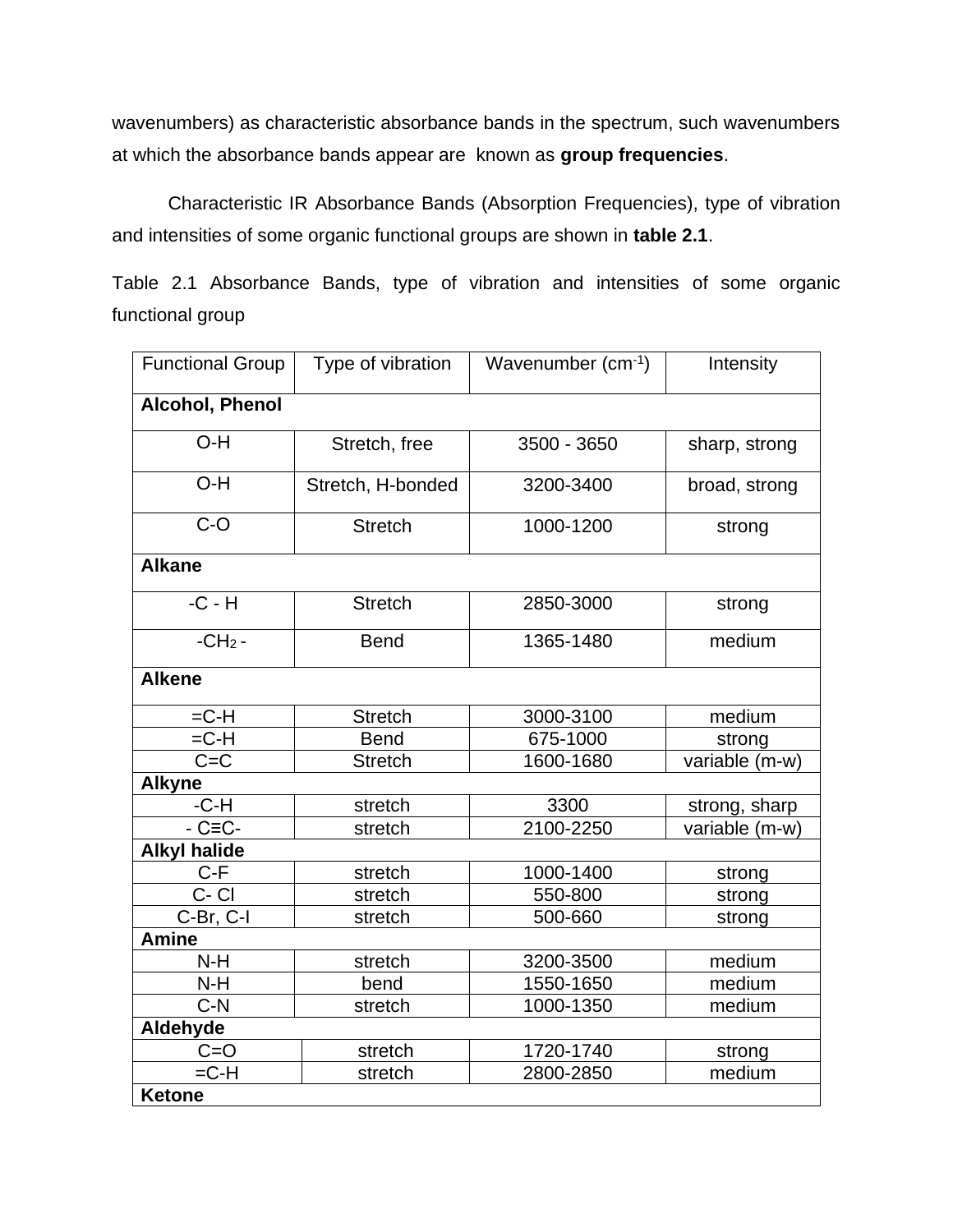| C=O (acyclic)                 | stretch | 1700-1725                                                                                             | strong                         |  |  |
|-------------------------------|---------|-------------------------------------------------------------------------------------------------------|--------------------------------|--|--|
| $C = O$ (cyclic)              | stretch | 1850 (3-membered)<br>1780 (4-membered)<br>1745 (5-membered)<br>1715 (6-membered)<br>1705 (7-membered) | strong                         |  |  |
| $C = O$<br>(α, β-unsaturated) | stretch | 1660-1685                                                                                             | strong                         |  |  |
| $C=O$ (aryl)                  | stretch | 1680-1700                                                                                             | strong                         |  |  |
| <b>Ether</b>                  |         |                                                                                                       |                                |  |  |
| $C-O$                         | stretch | 1000-1300                                                                                             | strong                         |  |  |
| <b>Nitrile</b>                |         |                                                                                                       |                                |  |  |
| $-CEN$                        | stretch | 2220-2260                                                                                             | medium                         |  |  |
| <b>Nitro</b>                  |         |                                                                                                       |                                |  |  |
| $N = O$                       | stretch | 1350-1550                                                                                             | strong                         |  |  |
| <b>Amide</b>                  |         |                                                                                                       |                                |  |  |
| $C = O$                       | stretch | 1630-1690                                                                                             | strong                         |  |  |
| $N-H$                         | stretch | 3200-3500                                                                                             | medium                         |  |  |
| $N-H$                         | bend    | 1550-1650                                                                                             | medium                         |  |  |
| <b>Acid Anhydride</b>         |         |                                                                                                       |                                |  |  |
| $C = O$                       | stretch | 1800-1830 &<br>1740-1775                                                                              | two bands<br>(strong)          |  |  |
| <b>Ester</b>                  |         |                                                                                                       |                                |  |  |
| $C = O$                       | stretch | 1730-1750                                                                                             | strong                         |  |  |
| $C-O$                         | stretch | 1000-1300                                                                                             | strong                         |  |  |
| <b>Aromatic</b>               |         |                                                                                                       |                                |  |  |
| $C-H$                         | stretch | 3000-3150                                                                                             | medium                         |  |  |
| $C = C$                       | stretch | 1475-1600                                                                                             | medium-weak,<br>multiple bands |  |  |
| Carboxylic acid               |         |                                                                                                       |                                |  |  |
| $C = O$                       | stretch | 1700-1725                                                                                             | strong                         |  |  |
| O-H                           | stretch | 2400-3400                                                                                             | medium                         |  |  |
| $C-O$                         | stretch | 1000-1300                                                                                             | strong                         |  |  |

# **Effect of Hydrogen Bonding**

Hydrogen bonding results in a slight weakening of the A-H bond (where A may be N, O or F) and as a result the A-H bond distance slightly increases. Due to weakening of the bond, the frequency of the A-H stretching vibration decreases. Thus, hydrogen bonding brings about downward frequency shift. In absence of the H- bonding, the A-H bond being polar, show sharp IR absorption band while the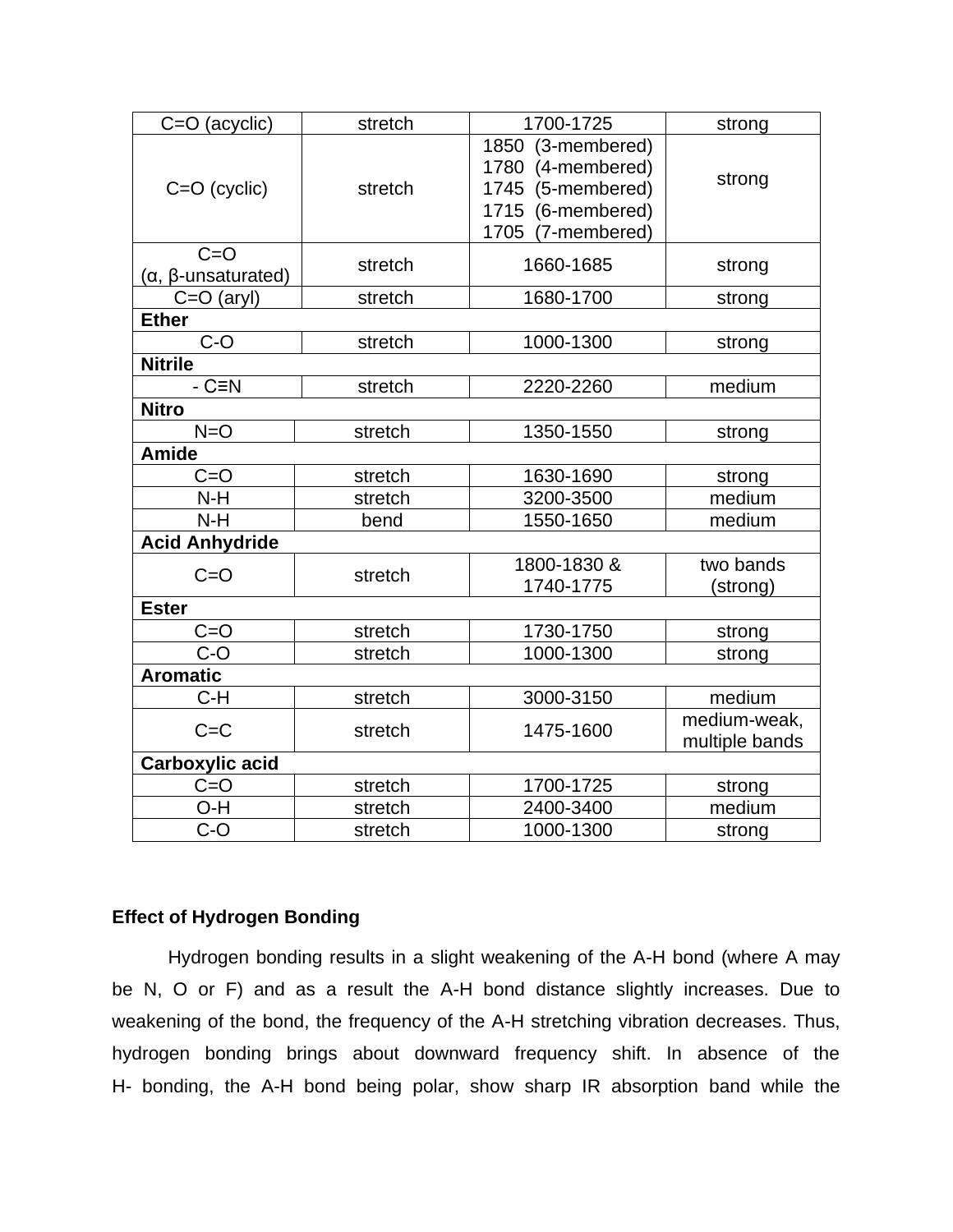presence of H-bonding shifts the band towards lower frequency side and at the same time the band also becomes broader.

IR spectroscopy is a very important tool for distinguishing between intermolecular and intramolecular H-bonding. Intermolecular H-bonding weakens the A-H bond, thereby shifting the band towards lower frequency side in the spectra. Intermolecular Hbonds depend on concentration of the solution. To understand the dependence of the intermolecular H-bonds on concentration of the solution, let us consider the IR spectra of haxan-1-ol at different dilutions. In case of pure haxan-1-ol

sample a broad band is observed in the wavenumber range 3300 – 3400 cm<sup>-1</sup>, here the formation of intermolecular H-bonding takes place among the haxan-1-ol molecules. On

ol with a solvent like CCl<sup>4</sup> (i.e. with a solvent that is unable to form Hbonding), a sharp non H-bonded O-H stretching band appears at  $3600 \text{ cm}^{-1}$  and at the same time the broad Hbonded band reduces considerably. On further dilution. the broad Hbonded band vanishes and the free O-H

dilution haxan-1-



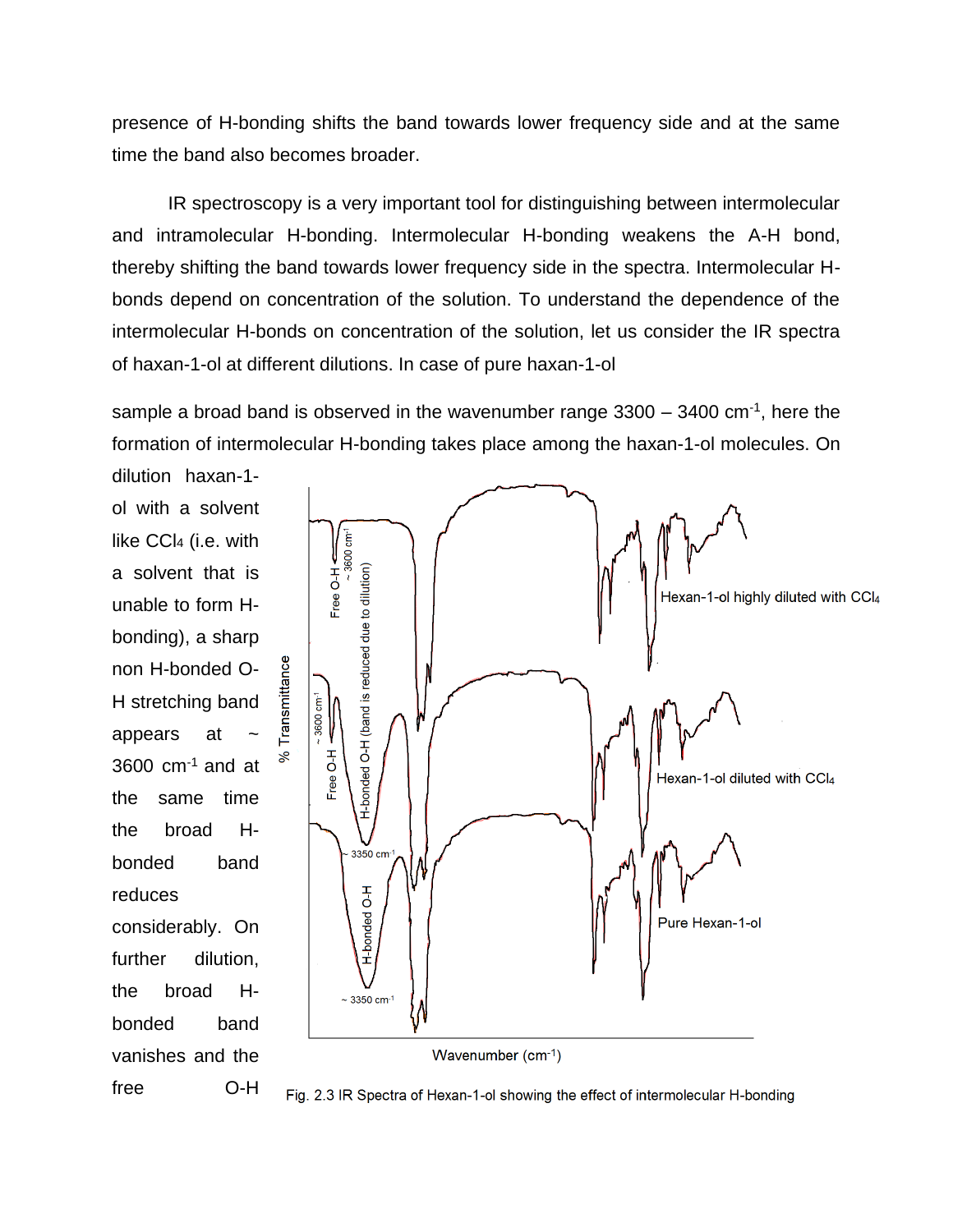stretching band appears as the major band. IR spectra of hexan-1-ol showing the effect of intermolecular H-bonding is shown in **figure 2.3**. Intramolecular H-bonds are independent on the concentration of the solution and in such cases the band does not change its position significantly even at a very high dilution, this is because the internal bonding is not changed by a change in concentration. For example, in the IR spectrum of phenol, the O-H band appears as a broad band with centre at  $\sim$  3350 cm<sup>-1</sup>, on the other hand, due to the presence of intramolecular H-bonding, the O-H band for methyl salicylate shifts towards lower wavenumber and appears as a broad band with centre at  $\sim$  3200 cm<sup>-1</sup>. However, this shift of absorbance band remains same at all dilution.

**Problem 2.1:** In the IR spectrum of pure butan-1-ol, a broadband is observed within the range 3500-3200 cm $^{-1}$ , but a dilute solution of the compound in CCl<sub>4</sub> shows an additional band at 3650 cm-1 . Explain the observation. [**GU 2016**]

#### **NB:**

- (I) IR absorption bands depend on the masses of the two atoms involved in bonding. The higher the mass of the bonded atoms, the lower is the absorbance band. For example, if we compare the IR spectra of  $CHCl<sub>3</sub>$  and  $CDCl<sub>3</sub>$ , we observe the following differences –
	- $\triangleright$  The band observed for C-H stretching (3020 cm<sup>-1</sup>) and bending (1220 cm<sup>-1</sup>) in case of  $CHCl<sub>3</sub>$  is not seen in case of CDCl<sub>3</sub>.
	- $\triangleright$  In case of CDCl<sub>3</sub> the absorbance bands shift towards lower wavenumber by about 20 cm<sup>-1</sup> in comparison to CHCl<sub>3</sub>.
- (II) As the bond order increases, bond strength also increases and as a result absorbance bands shift towards higher wavenumber. For example, C≡C bond stretches at  $\sim$ 2100 cm<sup>-1</sup> while C=C bond stretches at  $\sim$ 1650 cm<sup>-1</sup>. Similarly, C=O bond stretches at  $\sim$ 1700 cm<sup>-1</sup> while C - O bond stretches at  $\sim$ 1100 cm<sup>-1</sup>.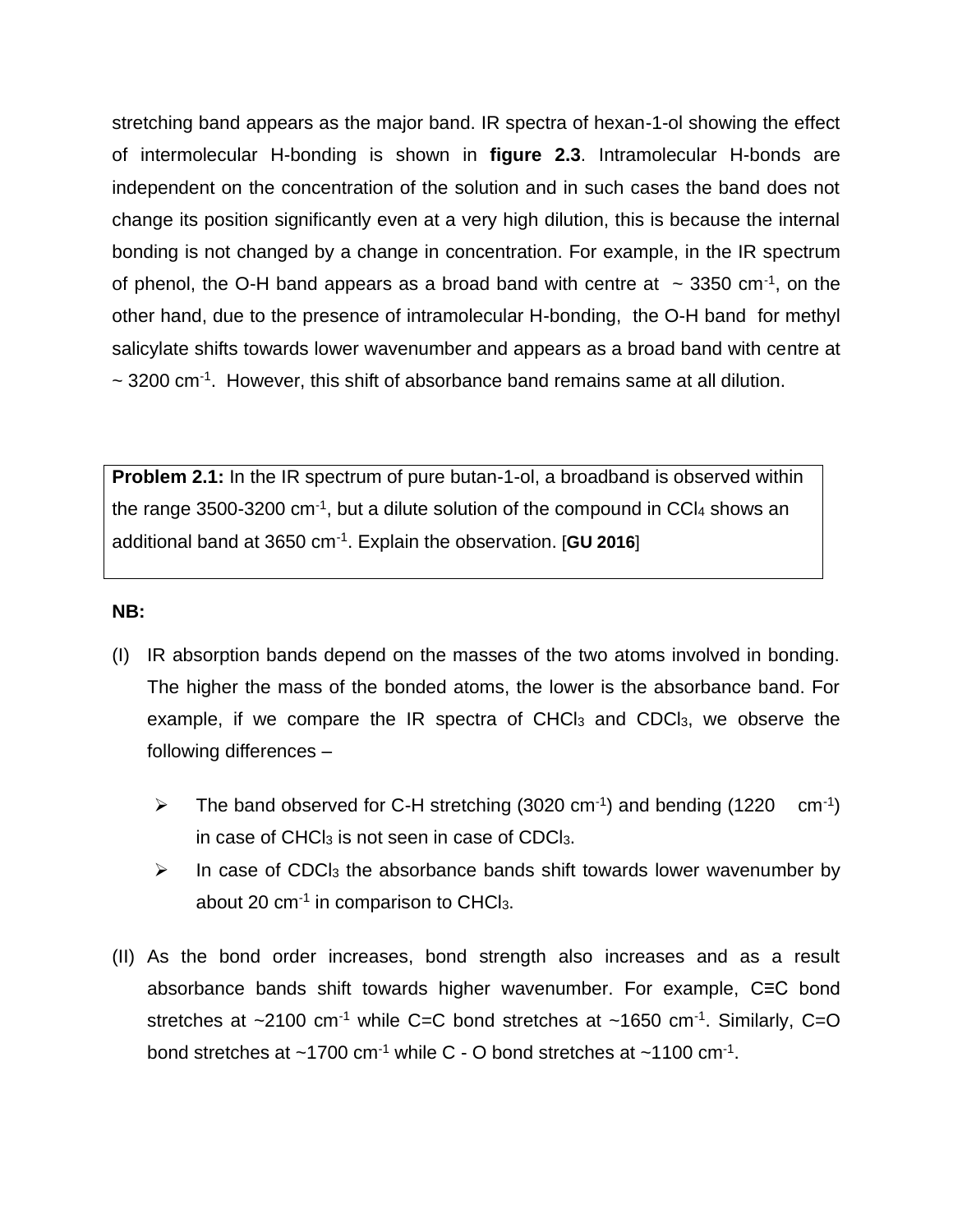**Problem 2.2:** Arrange the following bonds in increasing order of their IR absorbance bands

$$
C\equiv N, C=N, C-N
$$

**Problem2.3:** Using IR spectra, how will you distinguish between ethanol and ethanal ? [**GU 2014**].

### **Solution**:

The IR spectrum of ethanol shows the following absorbance bands (shown in **Figure 2.4**)

 $v_{O-H}$  = 3391 cm<sup>-1</sup> (broad band due to the formation of H- bonding)

 $v_{C-H} = 2981$  cm<sup>-1</sup>

```
v_{C-O} = 1055 cm<sup>-1</sup> and 1102 cm<sup>-1</sup>
```




Fig. 2.4 IR Spectrum of Ethanol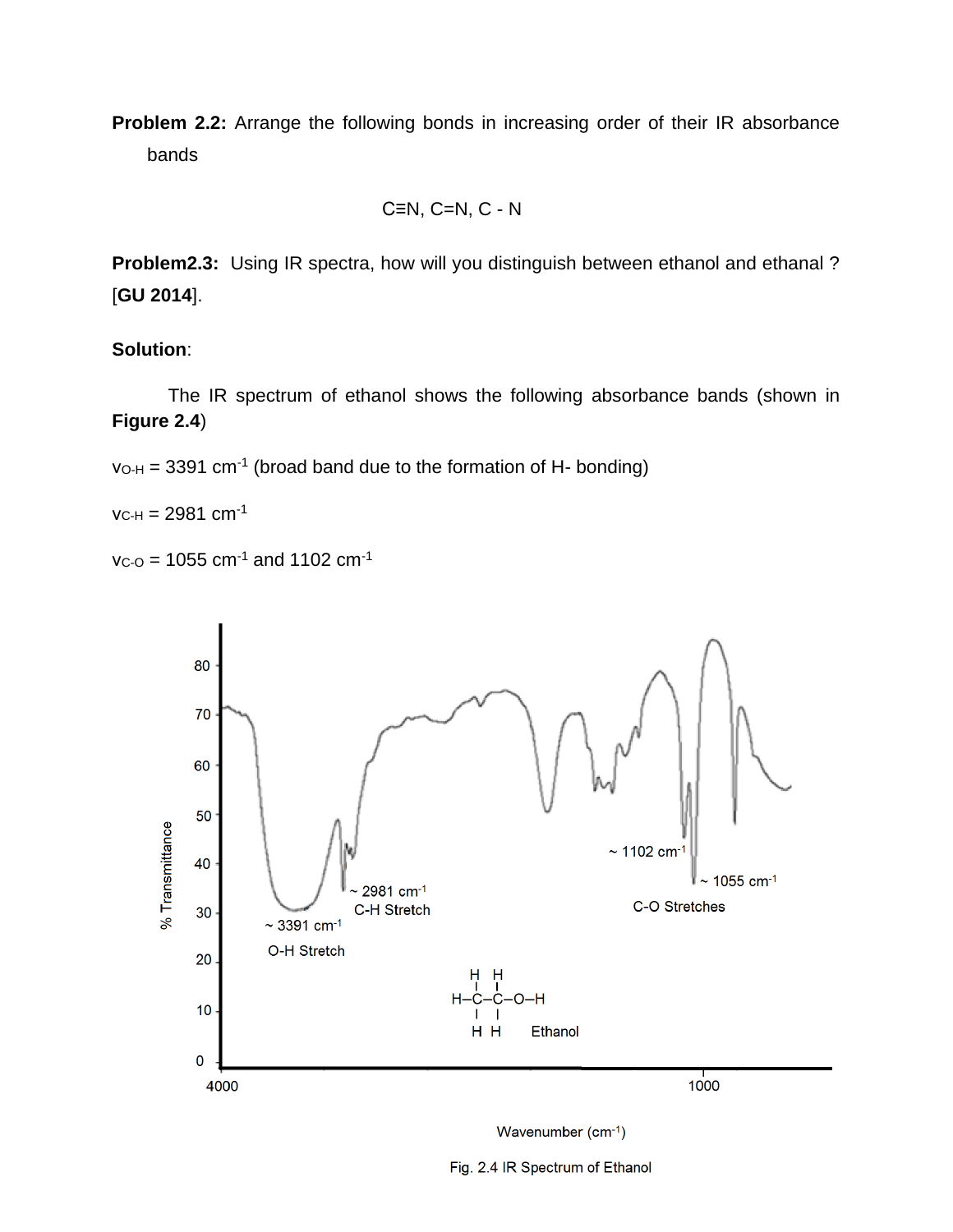

Fig. 2.5 IR spectra of ethanal

Thus, by comparing the two spectra it is possible to distinguish between ethanol and ethanal.

**Problem 2.4** : The IR spectra of an organic compound (C<sub>7</sub>H<sub>6</sub>O<sub>2</sub>) show the following absorbance bands 1150 cm<sup>-1</sup>, 1520 cm<sup>-1</sup>, 1700 cm<sup>-1</sup>, 3050 cm<sup>-1</sup> and 3350 cm<sup>-1</sup>. Predict the probable structure of the compound ?

### **Solution:**

The bands may be assigned as –

 $cm<sup>-1</sup>$  for C – O (stretch)  $cm^{-1}$  for  $C = C$  (stretch) (aromatic)  $\text{cm}^{-1}$  for  $\text{C} = \text{O}$  (stretch) 3050 cm-1 for C - H (stretch) (aromatic)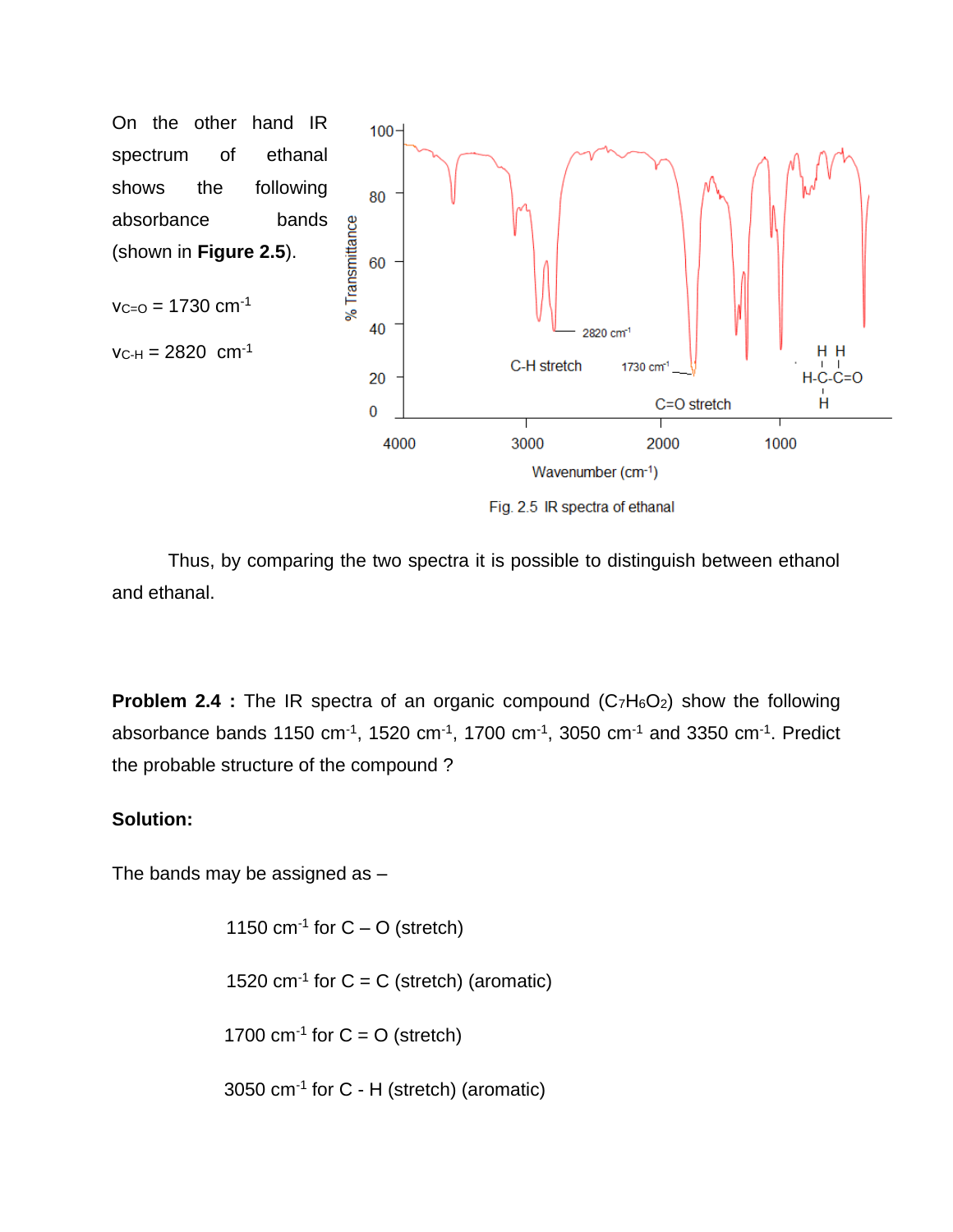3350 cm $^{-1}$  for O - H (stretch)

Thus from the above assignments, it may be predicted that the organic compound may be benzoic acid.



**Problem 2.5:** A compound with molecular formula C7H5N shows the following prominent IR bands:

3050, 2240,1600, 1500,750,700 (all in cm-1 )

Predict the structure of the molecule. [**GU 2014**]

### **Solution:**

The bands may be assigned as –

 $700 \text{ cm}^{-1}$  for  $=C -H$  (bend)  $750 \text{ cm}^{-1}$  for  $=C -H$  (bend) 1500  $cm^{-1}$  for  $C = C$  (stretch) (aromatic) 1600 cm<sup>-1</sup> for  $C = C$  (stretch) (aromatic) 2240 cm<sup>-1</sup> for  $C \equiv N$  (stretch) 3050 cm-1 for C - H (stretch) (aromatic)